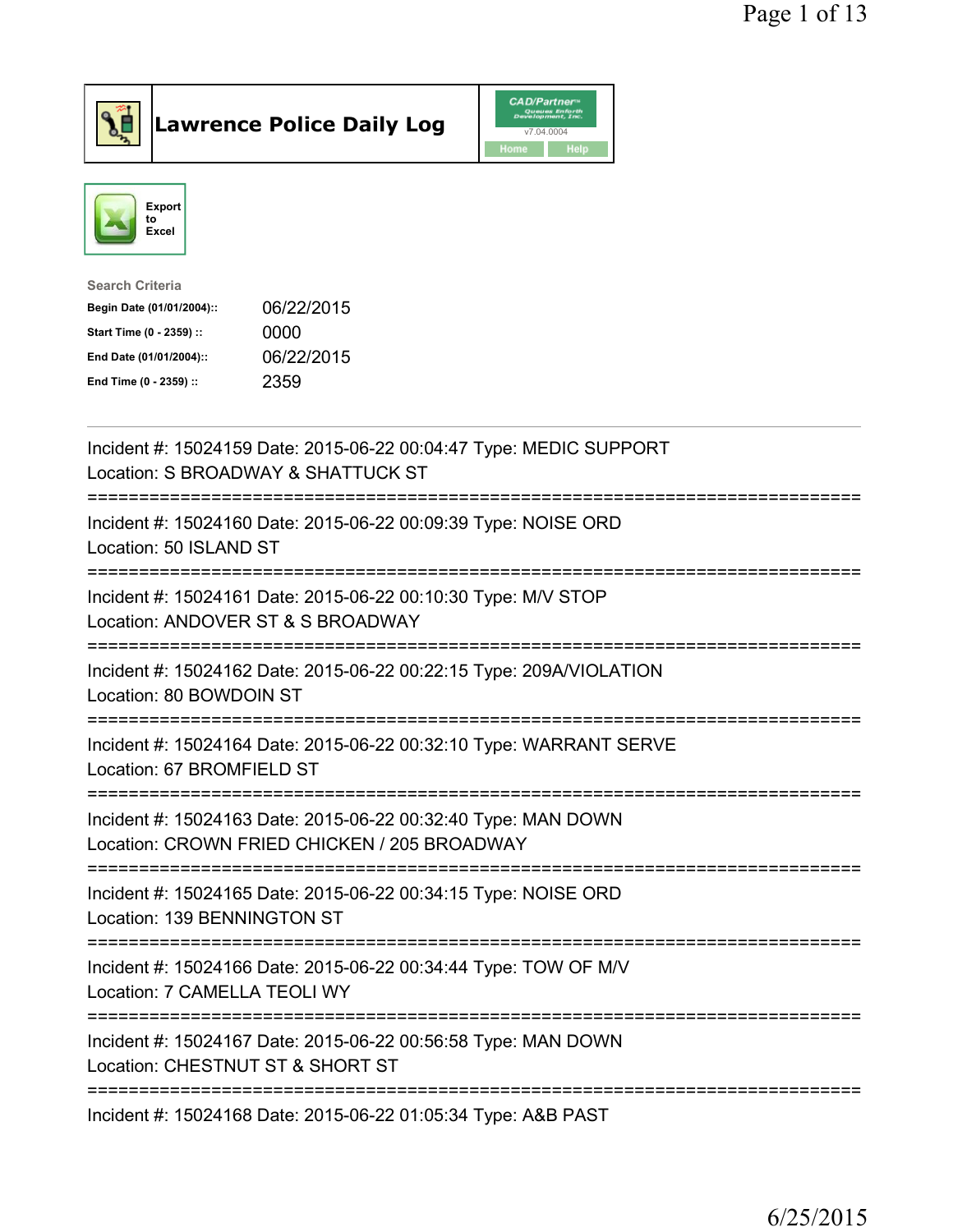Location: JAVIER'S PLACE / 245 LAWRENCE ST =========================================================================== Incident #: 15024169 Date: 2015-06-22 01:12:25 Type: NOISE ORD Location: 9-11 SARATOGA ST =========================================================================== Incident #: 15024170 Date: 2015-06-22 01:16:49 Type: HIT & RUN PRO Location: MALAYA'S / 2 NEWBURY ST =========================================================================== Incident #: 15024171 Date: 2015-06-22 01:18:37 Type: DOMESTIC/PAST Location: AT LGH / 161 S UNION ST =========================================================================== Incident #: 15024172 Date: 2015-06-22 01:23:14 Type: FIGHT Location: EL CESAR RESTURANT / 99 ESSEX ST =========================================================================== Incident #: 15024173 Date: 2015-06-22 01:27:20 Type: GUN CALL Location: 75 BROOK ST =========================================================================== Incident #: 15024174 Date: 2015-06-22 01:36:55 Type: SUS PERS/MV Location: LAWRENCE ST & PARK ST =========================================================================== Incident #: 15024175 Date: 2015-06-22 01:45:31 Type: DOMESTIC/PAST Location: SAM'S FOOD STORE / 389 BROADWAY =========================================================================== Incident #: 15024176 Date: 2015-06-22 01:47:09 Type: ALARMS Location: EL MELLO MARKET / 187 LAWRENCE ST =========================================================================== Incident #: 15024177 Date: 2015-06-22 02:10:44 Type: SUS PERS/MV Location: UNITED EXPRESS / 154 BROADWAY =========================================================================== Incident #: 15024178 Date: 2015-06-22 02:12:05 Type: TOW OF M/V Location: TRESPASS TOW / 333 WINTHROP AV =========================================================================== Incident #: 15024179 Date: 2015-06-22 02:17:59 Type: HIT & RUN M/V Location: 1 MILL ST =========================================================================== Incident #: 15024180 Date: 2015-06-22 02:25:59 Type: NOISE ORD Location: 14-16 CONDUIT ST FL 3 =========================================================================== Incident #: 15024181 Date: 2015-06-22 02:30:52 Type: M/V STOP Location: BRADFORD ST & HAMPSHIRE ST =========================================================================== Incident #: 15024182 Date: 2015-06-22 03:15:04 Type: SUS PERS/MV Location: CROSS ST / CEDAR ST & FRANKLIN ST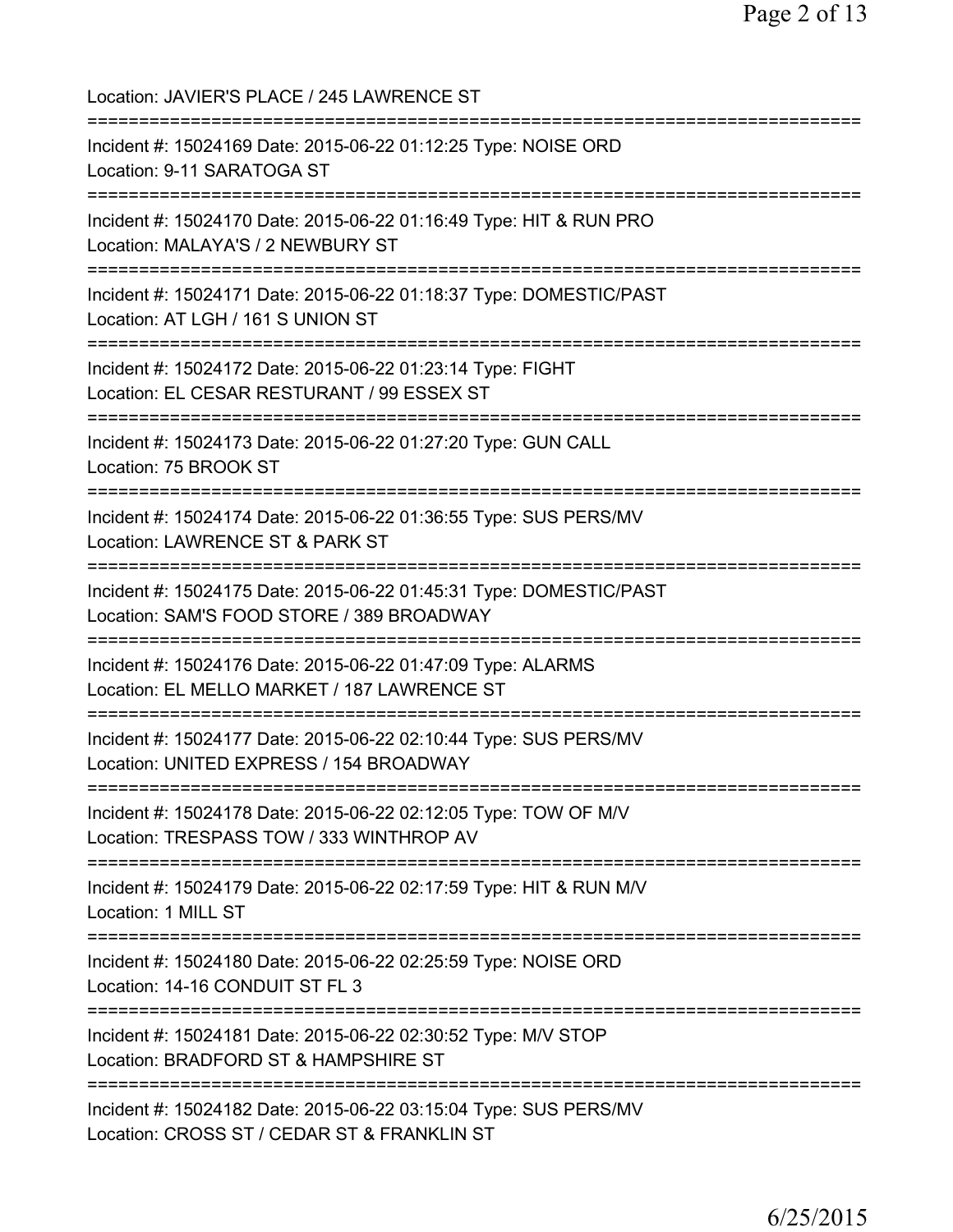| Incident #: 15024183 Date: 2015-06-22 03:39:45 Type: TOW OF M/V<br>Location: TRESPASS TOW / 291 CHESTNUT ST                                                     |
|-----------------------------------------------------------------------------------------------------------------------------------------------------------------|
| Incident #: 15024184 Date: 2015-06-22 03:41:43 Type: DISTURBANCE<br>Location: 26 EVERETT ST                                                                     |
| Incident #: 15024185 Date: 2015-06-22 03:56:40 Type: SUS PERS/MV<br>Location: 3 RESERVOIR DR                                                                    |
| Incident #: 15024186 Date: 2015-06-22 04:00:05 Type: MISSING PERS<br>Location: 42 CROSS ST                                                                      |
| Incident #: 15024187 Date: 2015-06-22 04:20:52 Type: DISORDERLY<br>Location: 12 WOODLAND ST FL 3                                                                |
| ========================<br>Incident #: 15024188 Date: 2015-06-22 05:08:50 Type: AUTO ACC/PI<br>Location: APPLETON ST & CANAL ST<br>=========================== |
| Incident #: 15024189 Date: 2015-06-22 06:51:48 Type: ALARMS<br>Location: OCOA MARKET / 461 HAMPSHIRE ST                                                         |
| Incident #: 15024190 Date: 2015-06-22 07:14:02 Type: STOL/MV/PAS<br>Location: 141 SPRUCE ST                                                                     |
| Incident #: 15024191 Date: 2015-06-22 07:16:33 Type: HIT & RUN M/V<br>Location: 16 BEACON ST                                                                    |
| Incident #: 15024192 Date: 2015-06-22 07:42:54 Type: TOW OF M/V<br>Location: 60 UNION ST                                                                        |
| Incident #: 15024193 Date: 2015-06-22 07:54:42 Type: MAL DAMAGE<br>Location: 3 RESERVOIR DR                                                                     |
| Incident #: 15024194 Date: 2015-06-22 08:16:16 Type: ALARMS<br>Location: BANK OF AMERICA / 257 ESSEX ST                                                         |
| Incident #: 15024195 Date: 2015-06-22 08:55:31 Type: ALARMS<br>Location: IGLESIA BATISTA BIBLICA / 3 GREEN ST                                                   |
| ====================================<br>Incident #: 15024196 Date: 2015-06-22 09:18:59 Type: SERVE 209A<br>Location: 81 WEST ST                                 |
|                                                                                                                                                                 |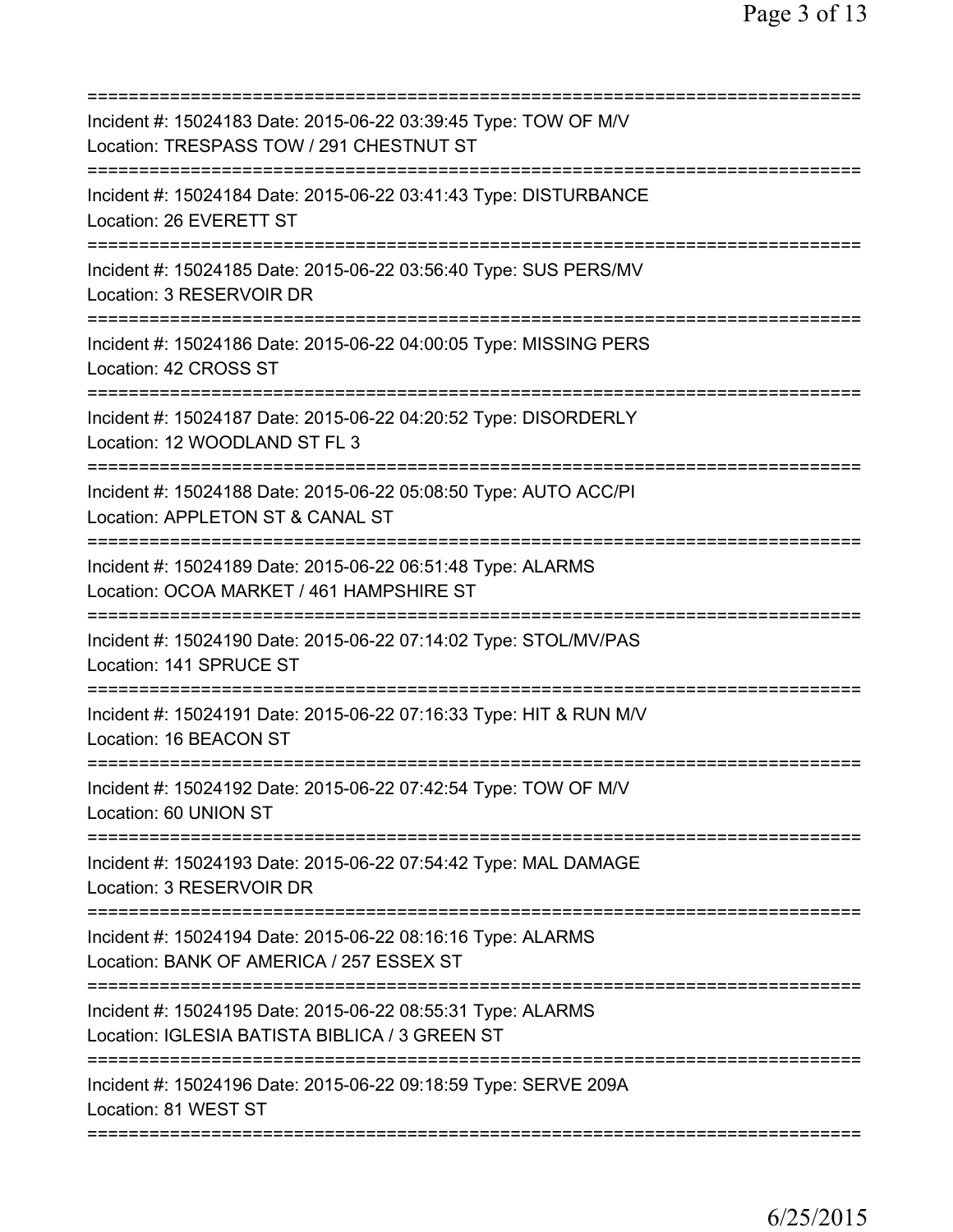| Incident #: 15024197 Date: 2015-06-22 09:19:30 Type: 209A/SERVE<br>Location: 90 LOWELL ST               |
|---------------------------------------------------------------------------------------------------------|
| Incident #: 15024198 Date: 2015-06-22 09:27:13 Type: MAL DAMAGE<br>Location: 20 EVERETT ST              |
| Incident #: 15024199 Date: 2015-06-22 09:34:11 Type: SERVE 209A<br>Location: 391 HAMPSHIRE ST           |
| Incident #: 15024200 Date: 2015-06-22 09:49:36 Type: UNWANTEDGUEST<br>Location: 28 WARWICK ST           |
| Incident #: 15024201 Date: 2015-06-22 10:00:33 Type: TOW OF M/V<br>Location: 91 SARATOGA ST             |
| Incident #: 15024202 Date: 2015-06-22 10:01:29 Type: M/V STOP<br>Location: BROADWAY & PARK ST           |
| Incident #: 15024203 Date: 2015-06-22 10:03:03 Type: UNATENEDCHILD<br>Location: 153 BAILEY ST           |
| Incident #: 15024204 Date: 2015-06-22 10:05:20 Type: DRUG VIO<br>Location: 19 BROOK ST                  |
| Incident #: 15024205 Date: 2015-06-22 10:06:20 Type: TOW OF M/V<br>Location: WASHINGTON ST              |
| Incident #: 15024206 Date: 2015-06-22 10:12:51 Type: LOST PROPERTY<br>Location: 2 INMAN ST              |
| Incident #: 15024207 Date: 2015-06-22 10:20:15 Type: INVEST CONT<br>Location: 20 EVERETT ST #1          |
| Incident #: 15024208 Date: 2015-06-22 10:26:56 Type: WARRANT SERVE<br><b>Location: 1 GENERAL ST</b>     |
| Incident #: 15024209 Date: 2015-06-22 10:33:35 Type: ALARM/BURG<br>Location: 1 RESERVOIR TER            |
| Incident #: 15024210 Date: 2015-06-22 10:36:14 Type: UNWANTEDGUEST<br>Location: MCDONALDS / 50 BROADWAY |
| ===============================<br>Incident #: 15024211 Date: 2015-06-22 10:46:00 Type: MV/BLOCKING     |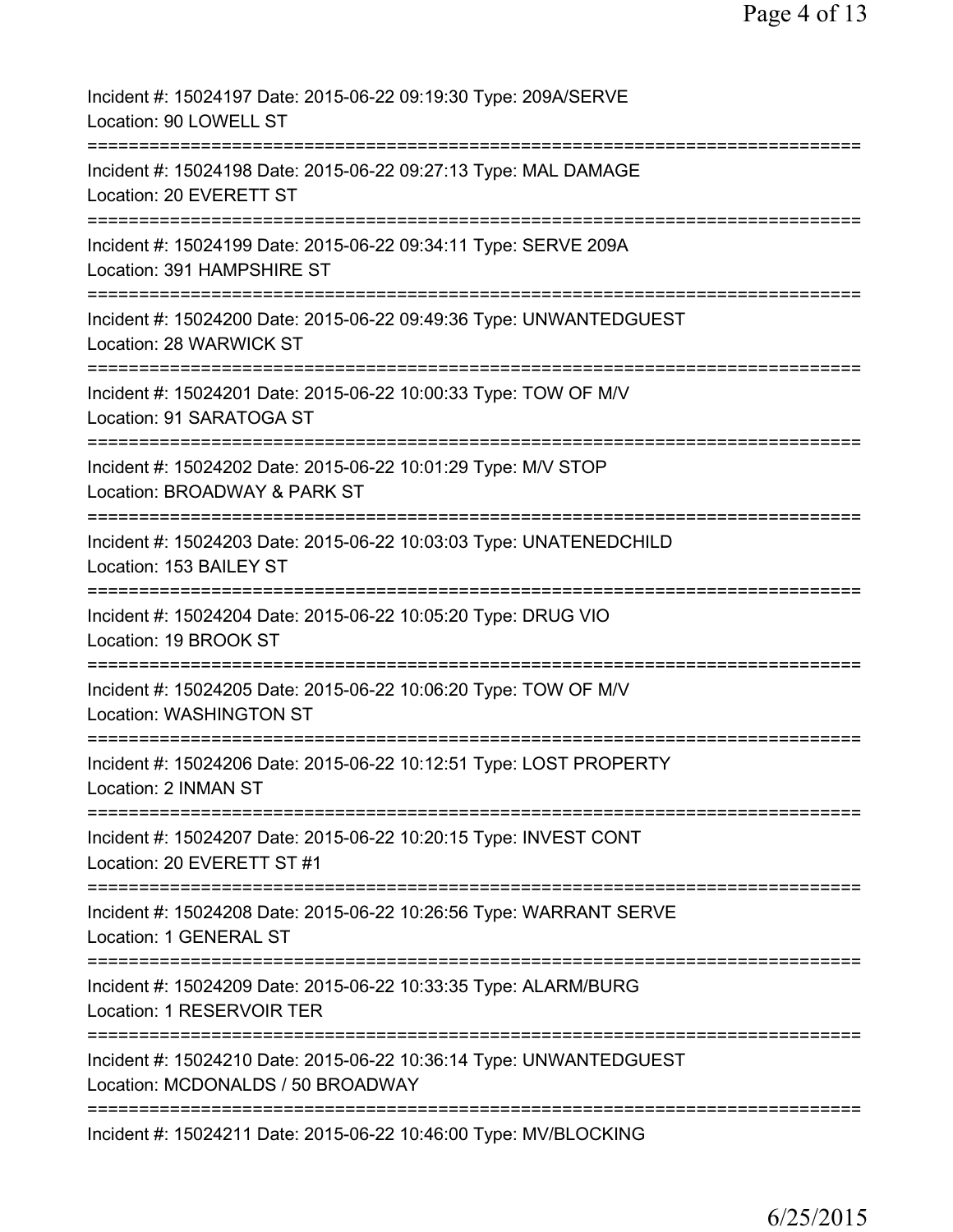Location: 159 BENNINGTON ST =========================================================================== Incident #: 15024212 Date: 2015-06-22 10:47:20 Type: DEATH SUDDEN Location: 248 BROADWAY #15 =========================================================================== Incident #: 15024213 Date: 2015-06-22 11:15:25 Type: MAL DAMAGE Location: 8 DIAMOND ST #22 =========================================================================== Incident #: 15024214 Date: 2015-06-22 11:16:43 Type: INVESTIGATION Location: 290 HOWARD ST =========================================================================== Incident #: 15024215 Date: 2015-06-22 11:21:09 Type: DRINKING PUBL Location: DAISY ST & HOLLY ST =========================================================================== Incident #: 15024216 Date: 2015-06-22 11:22:16 Type: MV/BLOCKING Location: BRUCE ST & JACKSON ST =========================================================================== Incident #: 15024218 Date: 2015-06-22 11:22:48 Type: MAL DAMAGE Location: 137 EXCHANGE ST =========================================================================== Incident #: 15024217 Date: 2015-06-22 11:27:30 Type: TOW OF M/V Location: 84 IRENE ST =========================================================================== Incident #: 15024219 Date: 2015-06-22 11:27:53 Type: ALARM/HOLD Location: 656 ESSEX ST =========================================================================== Incident #: 15024222 Date: 2015-06-22 11:44:06 Type: LARCENY/PAST Location: 599 CANAL ST #6 WEST #1 =========================================================================== Incident #: 15024221 Date: 2015-06-22 11:44:40 Type: MAL DAMAGE Location: 136 EXCHANGE ST =========================================================================== Incident #: 15024220 Date: 2015-06-22 11:44:51 Type: B&E/PAST Location: SMART METALS / 300 CANAL ST FL 5TH =========================================================================== Incident #: 15024223 Date: 2015-06-22 11:51:23 Type: SERVE 209A Location: 125 BENNINGTON ST =========================================================================== Incident #: 15024224 Date: 2015-06-22 11:52:05 Type: TRESPASSING Location: HIGGINS STATE POOL / 180 CRAWFORD ST =========================================================================== Incident #: 15024225 Date: 2015-06-22 11:58:46 Type: MV/BLOCKING Location: 253 S UNION ST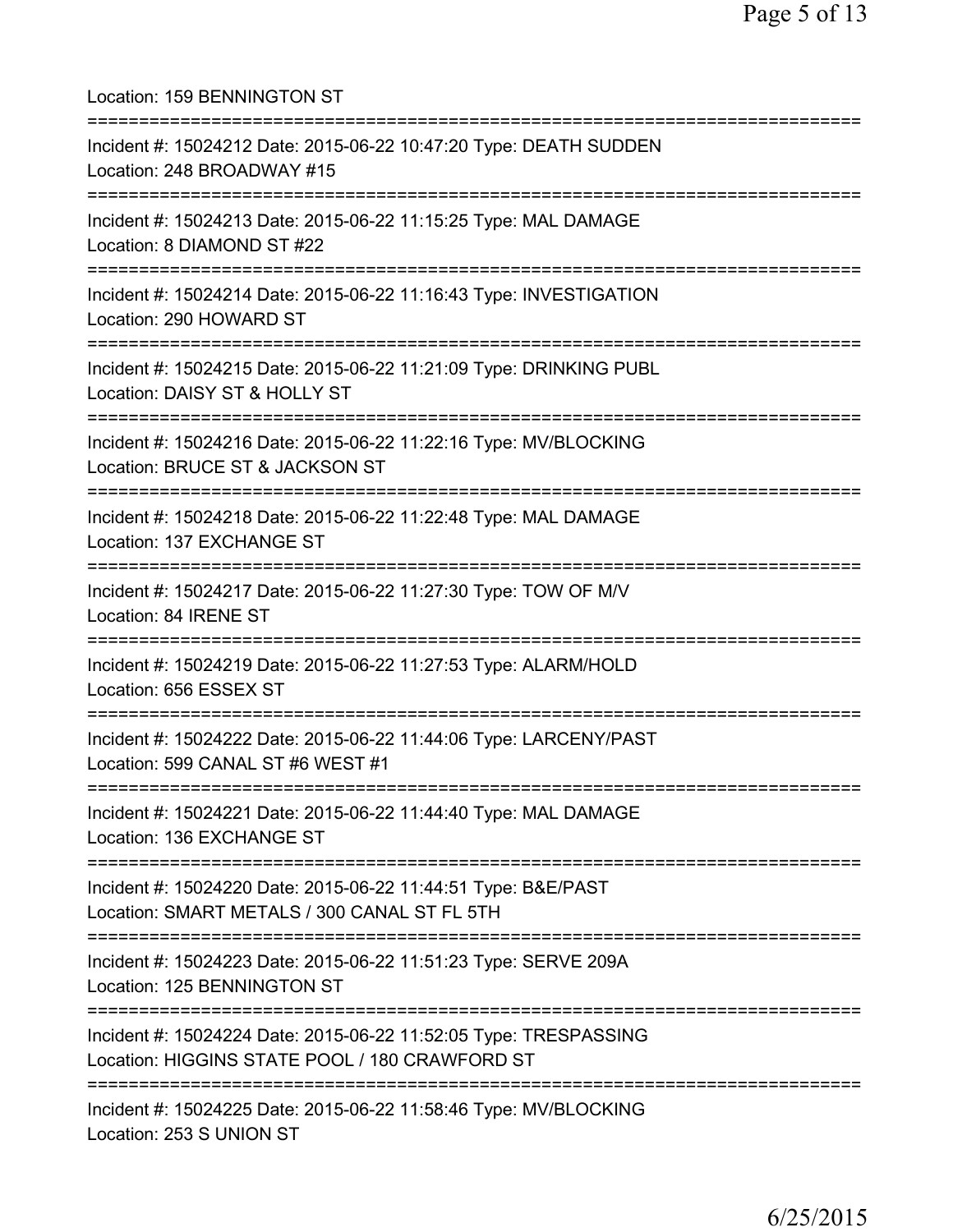| Incident #: 15024226 Date: 2015-06-22 12:00:38 Type: TOW OF M/V<br>Location: 575 COMMON ST                        |
|-------------------------------------------------------------------------------------------------------------------|
| Incident #: 15024227 Date: 2015-06-22 12:18:45 Type: MV/BLOCKING<br>Location: 9 PROSPECT CT                       |
| Incident #: 15024228 Date: 2015-06-22 12:19:01 Type: TOW OF M/V<br>Location: COMMON ST & HAMPSHIRE ST             |
| ===================<br>Incident #: 15024229 Date: 2015-06-22 12:26:06 Type: M/V STOP<br>Location: NEWBURY & BROOK |
| Incident #: 15024230 Date: 2015-06-22 12:32:47 Type: LIC PLATE STO<br>Location: 28 CHESTER ST                     |
| Incident #: 15024231 Date: 2015-06-22 12:36:03 Type: SERVE 209A<br>Location: 85 OXFORD ST #2                      |
| Incident #: 15024232 Date: 2015-06-22 12:39:15 Type: ANIMAL COMPL<br>Location: 632 ANDOVER ST                     |
| Incident #: 15024235 Date: 2015-06-22 12:42:26 Type: STOL/MV/PAS<br>Location: 301 MERRIMACK ST FL 1               |
| Incident #: 15024233 Date: 2015-06-22 12:43:33 Type: AUTO ACC/PED<br>Location: 57 ERVING AV                       |
| Incident #: 15024234 Date: 2015-06-22 12:45:56 Type: UNKNOWN PROB<br>Location: 29 BOEHM ST                        |
| Incident #: 15024236 Date: 2015-06-22 12:58:03 Type: AUTO ACC/NO PI<br>Location: CAMBRIDGE ST & S UNION ST        |
| Incident #: 15024237 Date: 2015-06-22 13:02:45 Type: 209A/SERVE<br>Location: 69 BERKELEY ST                       |
| Incident #: 15024238 Date: 2015-06-22 13:20:42 Type: WARRANT SERVE<br>Location: 41 SUMMER ST FL 1ST               |
| Incident #: 15024239 Date: 2015-06-22 13:20:59 Type: SERVE 209A<br>Location: 302 LAWRENCE ST #3                   |
|                                                                                                                   |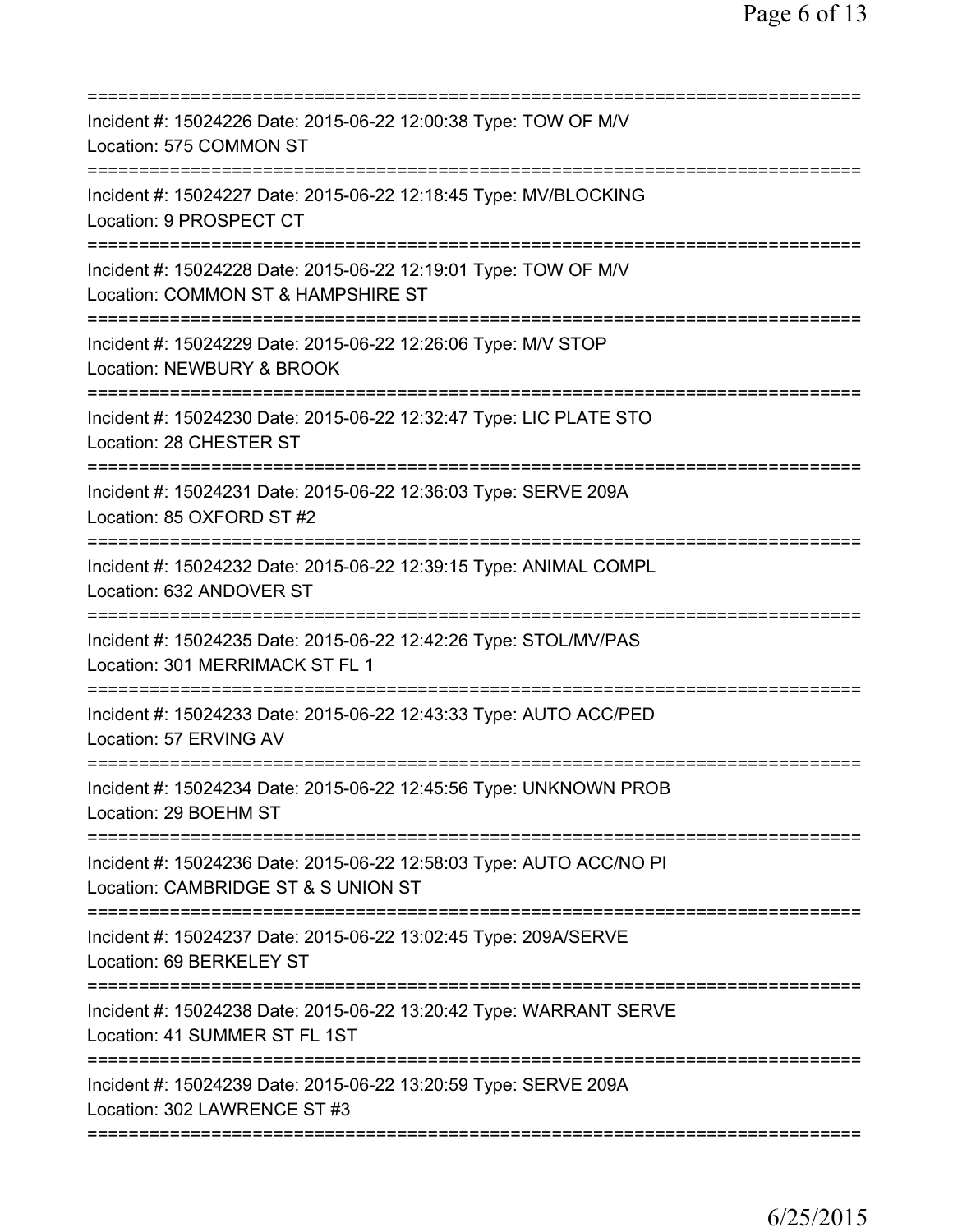| Incident #: 15024240 Date: 2015-06-22 13:23:46 Type: LOST PROPERTY<br>Location: 414 COMMON ST                      |
|--------------------------------------------------------------------------------------------------------------------|
| Incident #: 15024241 Date: 2015-06-22 13:25:25 Type: M/V STOP<br>Location: LAWRENCE ST & PARK ST                   |
| Incident #: 15024242 Date: 2015-06-22 13:47:02 Type: NOISE ORD<br>Location: BROOK ST & NEWBURY ST                  |
| Incident #: 15024243 Date: 2015-06-22 13:58:40 Type: DRUG VIO<br>Location: BENNINGTON ST & ERVING AV               |
| Incident #: 15024244 Date: 2015-06-22 14:02:52 Type: UNWANTEDGUEST<br>Location: BRUCE SCHOOL ANNEX / 483 LOWELL ST |
| Incident #: 15024245 Date: 2015-06-22 14:18:31 Type: INVEST CONT<br>Location: 300 CANAL ST                         |
| Incident #: 15024246 Date: 2015-06-22 14:27:15 Type: MV/BLOCKING<br>Location: 10 LYNN ST                           |
| Incident #: 15024248 Date: 2015-06-22 14:28:38 Type: WARRANT SERVE<br>Location: 99 SUMMER ST                       |
| Incident #: 15024247 Date: 2015-06-22 14:28:42 Type: UNKNOWN PROB<br>Location: 18 EVERETT ST                       |
| Incident #: 15024249 Date: 2015-06-22 14:56:21 Type: DRUG VIO<br>Location: HANCOCK ST & MASON ST                   |
| Incident #: 15024250 Date: 2015-06-22 14:56:47 Type: DK (DRUNK)<br>Location: 66 WILLOW ST                          |
| Incident #: 15024251 Date: 2015-06-22 15:00:31 Type: SERVE 209A<br>Location: 75 TREMONT ST                         |
| Incident #: 15024252 Date: 2015-06-22 15:03:56 Type: MV/BLOCKING<br><b>Location: FRONT ST</b>                      |
| Incident #: 15024253 Date: 2015-06-22 15:17:21 Type: A&B PROG<br>Location: 657 ESSEX ST FL BLD 7                   |
| Incident #: 15024254 Date: 2015-06-22 15:21:23 Type: M/V STOP                                                      |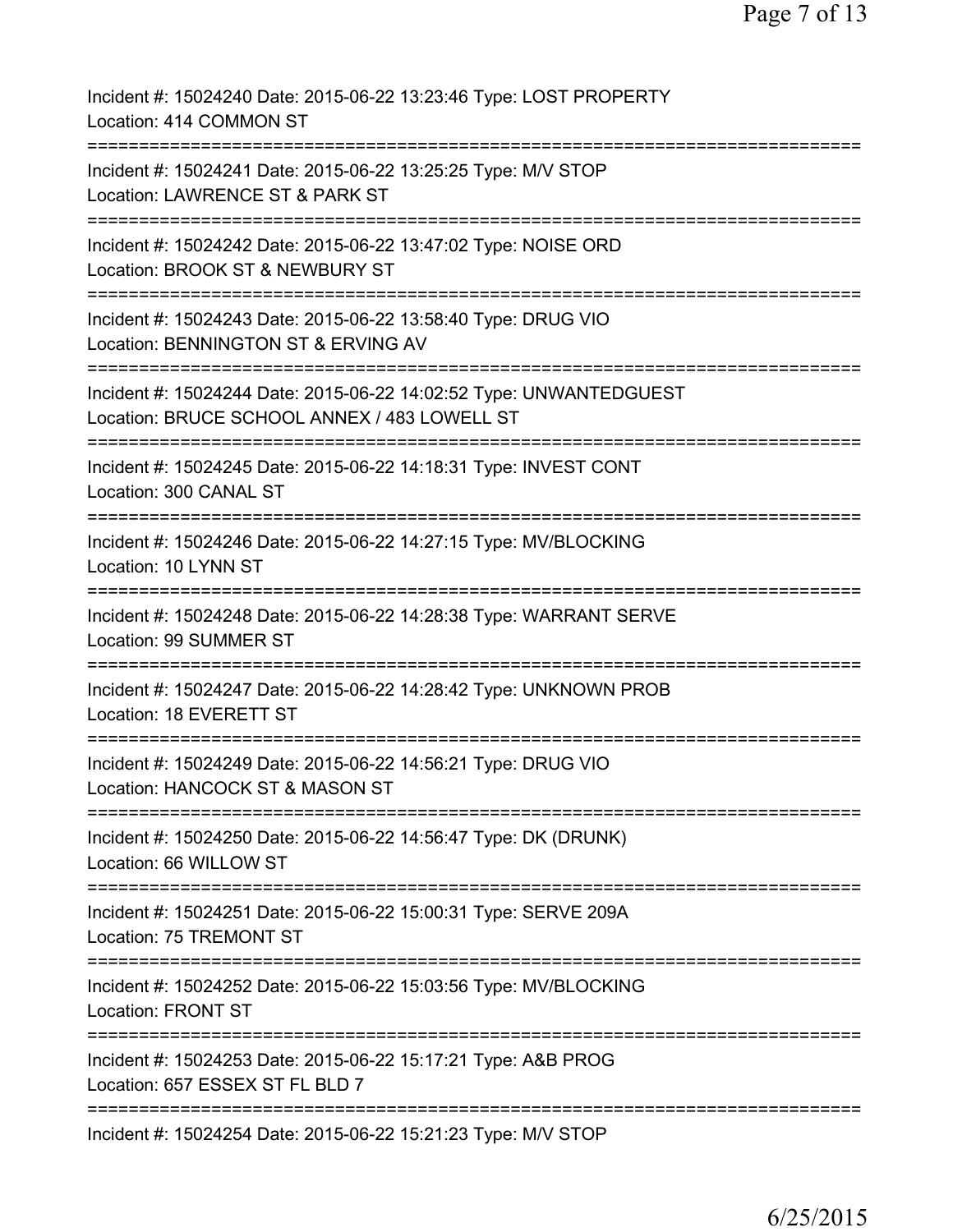| Location: BROADWAY & CONCORD ST                                                                                                                                                    |
|------------------------------------------------------------------------------------------------------------------------------------------------------------------------------------|
| Incident #: 15024255 Date: 2015-06-22 15:31:07 Type: DISTURBANCE<br>Location: 37 BROMFIELD ST FL 1ST                                                                               |
| Incident #: 15024256 Date: 2015-06-22 15:38:53 Type: MV/BLOCKING<br>Location: 10 LYNCH ST                                                                                          |
| Incident #: 15024257 Date: 2015-06-22 15:41:40 Type: TOW OF M/V<br>Location: 108 NEWBURY ST                                                                                        |
| Incident #: 15024258 Date: 2015-06-22 15:52:58 Type: AUTO ACC/PED<br>Location: LEONARD SCHOOL / 60 ALLEN ST                                                                        |
| ;==================================<br>Incident #: 15024259 Date: 2015-06-22 15:53:04 Type: DISTURBANCE<br>Location: 17 EXCHANGE ST                                                |
| :=================================<br>Incident #: 15024260 Date: 2015-06-22 15:58:25 Type: 911 HANG UP<br>Location: HIGGINS STATE POOL / 180 CRAWFORD ST<br>:===================== |
| Incident #: 15024261 Date: 2015-06-22 16:06:09 Type: MISSING PERS<br>Location: 239 ANDOVER ST                                                                                      |
| Incident #: 15024262 Date: 2015-06-22 16:08:08 Type: A&B D/W PAST<br>Location: LAWRENCE ST & SARATOGA ST                                                                           |
| Incident #: 15024263 Date: 2015-06-22 16:11:50 Type: AUTO ACC/NO PI<br>Location: 39 GRAFTON ST                                                                                     |
| Incident #: 15024264 Date: 2015-06-22 16:13:22 Type: MEDIC SUPPORT<br>Location: 6 GORHAM ST                                                                                        |
| Incident #: 15024265 Date: 2015-06-22 16:19:18 Type: IDENTITY THEFT<br>Location: 43 CLIFTON ST FL 2                                                                                |
| Incident #: 15024266 Date: 2015-06-22 16:19:41 Type: AUTO ACC/PED<br>Location: PARKER ST & SPRINGFIELD ST                                                                          |
| Incident #: 15024267 Date: 2015-06-22 16:44:16 Type: MEDIC SUPPORT<br>Location: 52 MARGIN ST FL 3RD                                                                                |
| Incident #: 15024268 Date: 2015-06-22 16:54:14 Type: AUTO ACC/NO PI<br>Location: 144 MONTGOMERY ST                                                                                 |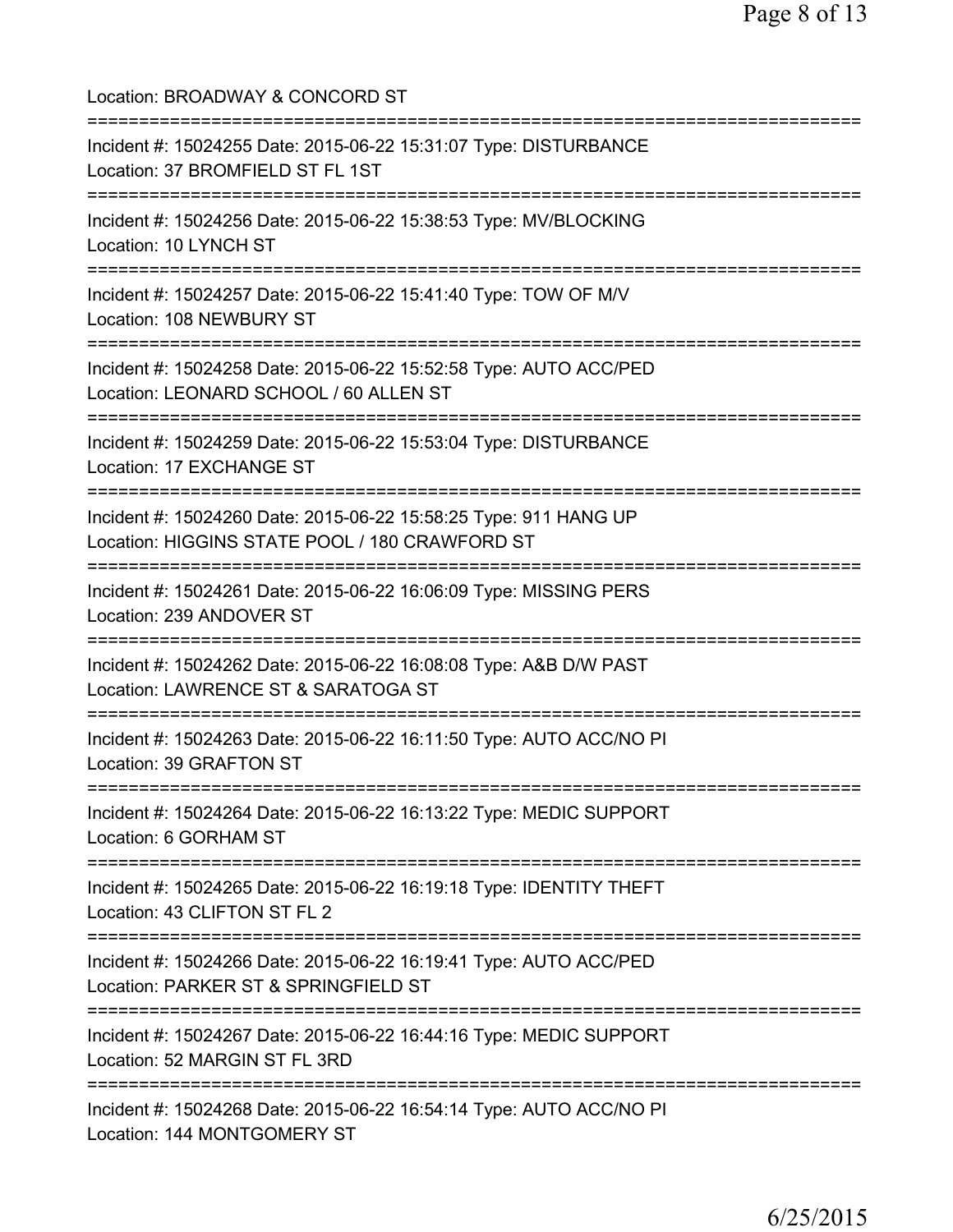| Incident #: 15024269 Date: 2015-06-22 16:57:48 Type: MAL DAMAGE<br>Location: BLAKELIN ST & MANCHESTER ST                                                  |
|-----------------------------------------------------------------------------------------------------------------------------------------------------------|
| Incident #: 15024270 Date: 2015-06-22 17:04:07 Type: AUTO ACC/UNK PI<br>Location: S BROADWAY & SALEM ST                                                   |
| Incident #: 15024271 Date: 2015-06-22 17:06:30 Type: LIC PLATE STO<br>Location: 535 LOWELL ST                                                             |
| Incident #: 15024272 Date: 2015-06-22 17:10:11 Type: BUILDING CHK<br>Location: ABBOTT ST & SHAWSHEEN RD<br>============================                   |
| Incident #: 15024273 Date: 2015-06-22 17:17:14 Type: UNWANTEDGUEST<br>Location: 37 BROMFIELD ST FL 2                                                      |
| Incident #: 15024274 Date: 2015-06-22 17:18:22 Type: FIGHT<br>Location: ANDOVER ST & PARKER ST                                                            |
| Incident #: 15024275 Date: 2015-06-22 17:18:50 Type: AUTO ACC/NO PI<br>Location: CANAL ST & FRANKLIN ST<br>===========================<br>=============== |
| Incident #: 15024276 Date: 2015-06-22 17:29:45 Type: MV/BLOCKING<br>Location: 1 PLATT CT                                                                  |
| Incident #: 15024277 Date: 2015-06-22 17:47:56 Type: DISTURBANCE<br>Location: 103 BROADWAY                                                                |
| Incident #: 15024278 Date: 2015-06-22 18:05:53 Type: KEEP PEACE<br>Location: 34 SHAW ST                                                                   |
| Incident #: 15024279 Date: 2015-06-22 18:08:47 Type: ALARM/BURG<br>Location: SOUTH LAWRENCE EAST SCHOOL / 165 CRAWFORD ST                                 |
| Incident #: 15024280 Date: 2015-06-22 18:09:48 Type: DOMESTIC/PAST<br>Location: 133 PARK ST                                                               |
| Incident #: 15024281 Date: 2015-06-22 18:12:42 Type: MAL DAMAGE<br>Location: NEWBURY ST & SUMMER ST                                                       |
| Incident #: 15024282 Date: 2015-06-22 18:48:19 Type: NOISE ORD<br>Location: 73 ABBOTT ST                                                                  |
|                                                                                                                                                           |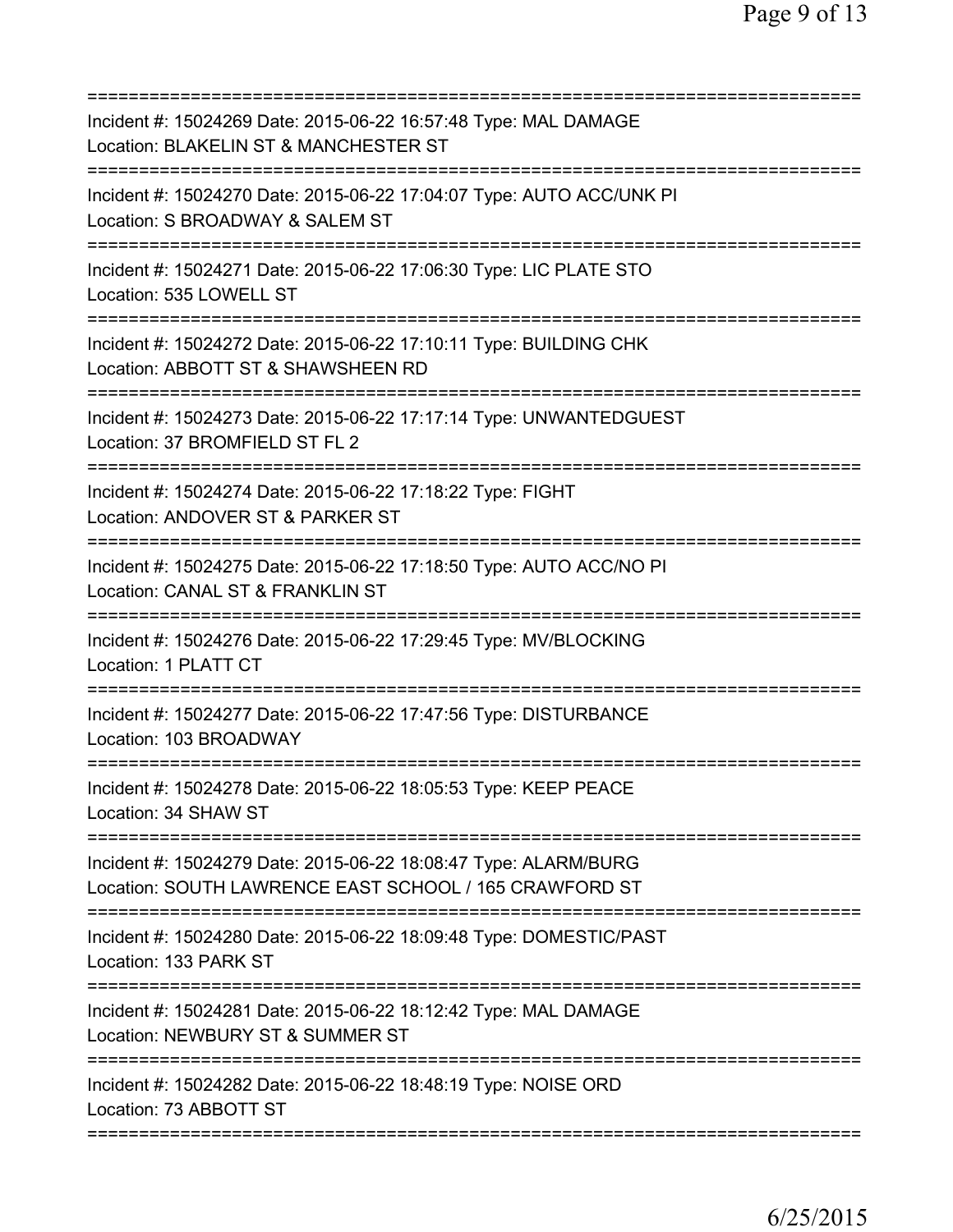| Incident #: 15024283 Date: 2015-06-22 18:49:53 Type: THREATS<br>Location: 629 HOWARD ST                                                  |
|------------------------------------------------------------------------------------------------------------------------------------------|
| Incident #: 15024284 Date: 2015-06-22 18:52:03 Type: M/V STOP<br>Location: MARKET ST & PARKER ST                                         |
| Incident #: 15024285 Date: 2015-06-22 18:57:12 Type: M/V STOP<br>Location: 275 ESSEX ST                                                  |
| Incident #: 15024286 Date: 2015-06-22 18:57:55 Type: M/V STOP<br><b>Location: FALLS BRIDGE</b>                                           |
| Incident #: 15024287 Date: 2015-06-22 18:58:44 Type: SPECIAL CHECK<br>Location: EVERETT ST & ROWE ST                                     |
| Incident #: 15024288 Date: 2015-06-22 19:04:18 Type: ALARM/BURG<br>Location: ALTERNATE WINDOWS / 20 ISLAND ST                            |
| ===================================<br>Incident #: 15024289 Date: 2015-06-22 19:15:27 Type: FIGHT<br>Location: CRAWFORD ST & N PARISH RD |
| ======================<br>Incident #: 15024290 Date: 2015-06-22 19:21:08 Type: GENERAL SERV<br>Location: 66 BELMONT ST FL 2              |
| ---------<br>Incident #: 15024291 Date: 2015-06-22 19:31:55 Type: M/V STOP<br>Location: BROADWAY & HAVERHILL ST                          |
| Incident #: 15024293 Date: 2015-06-22 19:38:31 Type: ANIMAL COMPL<br>Location: 13 MONTROSE AV                                            |
| Incident #: 15024292 Date: 2015-06-22 19:38:32 Type: MEDIC SUPPORT<br>Location: 140 S UNION ST                                           |
| Incident #: 15024294 Date: 2015-06-22 19:46:06 Type: DOMESTIC/PROG<br>Location: 20 ALLYN TER FL 1                                        |
| :====================<br>Incident #: 15024295 Date: 2015-06-22 19:54:40 Type: AUTO ACC/NO PI<br>Location: HIGH ST & PLEASANT ST          |
| Incident #: 15024296 Date: 2015-06-22 19:57:17 Type: SUS PERS/MV<br>Location: 35 BROOK ST                                                |
| Incident #: 15024297 Date: 2015-06-22 20:02:11 Type: RECOV/STOL/MV                                                                       |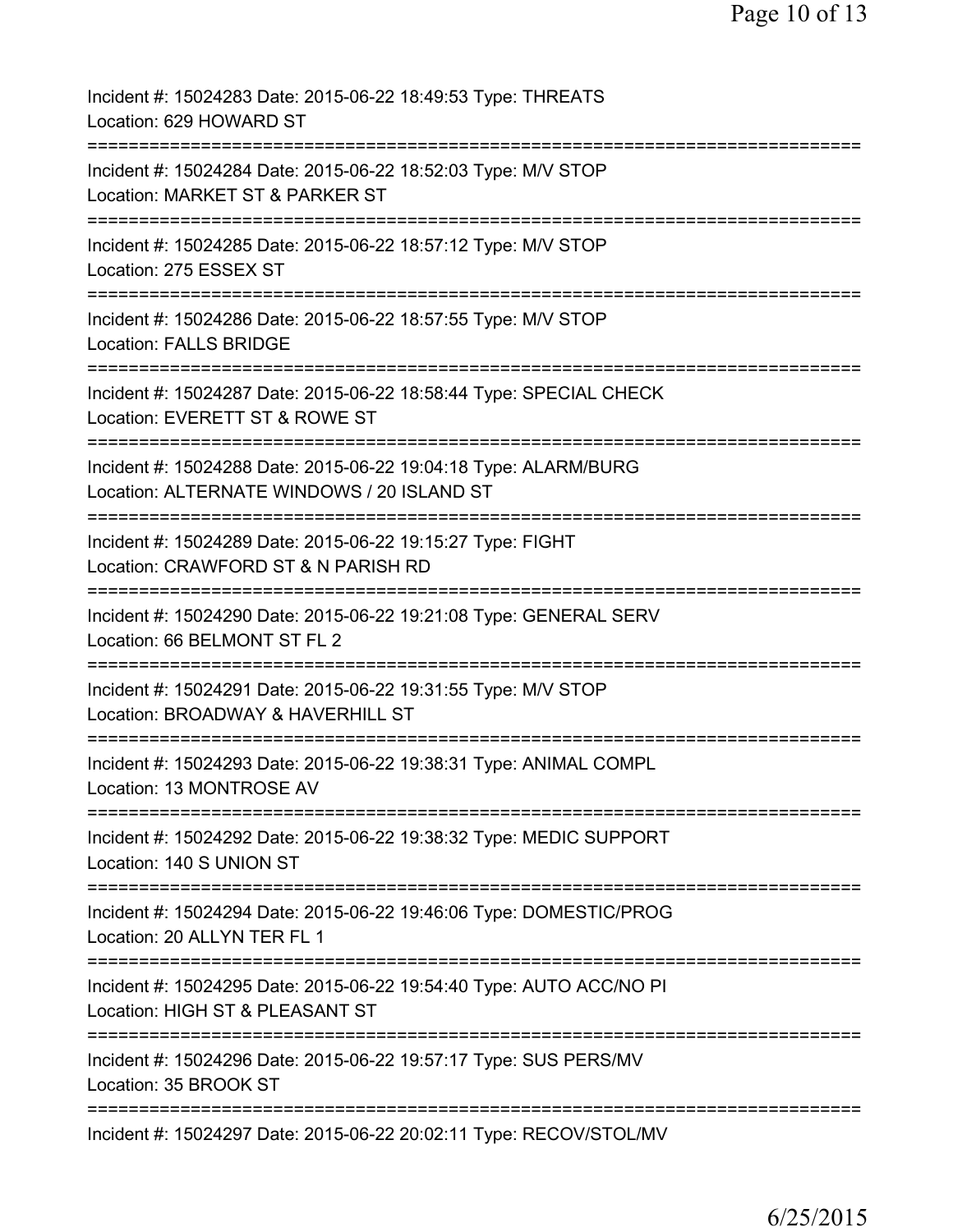Location: ABBOTT ST & SHAWSHEEN RD =========================================================================== Incident #: 15024298 Date: 2015-06-22 20:07:19 Type: M/V STOP Location: LAWRENCE ST & MAPLE ST =========================================================================== Incident #: 15024299 Date: 2015-06-22 20:13:32 Type: FIGHT Location: 39 BROOKFIELD ST =========================================================================== Incident #: 15024300 Date: 2015-06-22 20:16:58 Type: 911 HANG UP Location: HIGGINS POOL / 180 CRAWFORD ST =========================================================================== Incident #: 15024302 Date: 2015-06-22 20:20:49 Type: MV/BLOCKING Location: 14 TYLER ST #A =========================================================================== Incident #: 15024301 Date: 2015-06-22 20:21:55 Type: GENERAL SERV Location: 19 N BOYLSTON ST =========================================================================== Incident #: 15024303 Date: 2015-06-22 20:30:17 Type: NEIGHBOR PROB Location: 14 TYLER ST #A =========================================================================== Incident #: 15024304 Date: 2015-06-22 20:39:23 Type: SUICIDE ATTEMPT Location: 32 LAWRENCE ST #27 =========================================================================== Incident #: 15024305 Date: 2015-06-22 20:45:17 Type: MEDIC SUPPORT Location: BROADWAY & CROSS ST =========================================================================== Incident #: 15024306 Date: 2015-06-22 20:53:19 Type: DOMESTIC/PAST Location: 59 JACKSON ST =========================================================================== Incident #: 15024307 Date: 2015-06-22 20:56:54 Type: DOMESTIC/PROG Location: 455 LOWELL ST =========================================================================== Incident #: 15024310 Date: 2015-06-22 21:04:43 Type: A&B D/W PAST Location: BROOK ST =========================================================================== Incident #: 15024308 Date: 2015-06-22 21:05:14 Type: UNWANTEDGUEST Location: 42 CROSS ST FL 1 =========================================================================== Incident #: 15024309 Date: 2015-06-22 21:07:22 Type: SEX OFF PROG Location: HANCOCK ST & MELROSE TER =========================================================================== Incident #: 15024311 Date: 2015-06-22 21:16:04 Type: NOISE ORD Location: 10 MARIQUE DR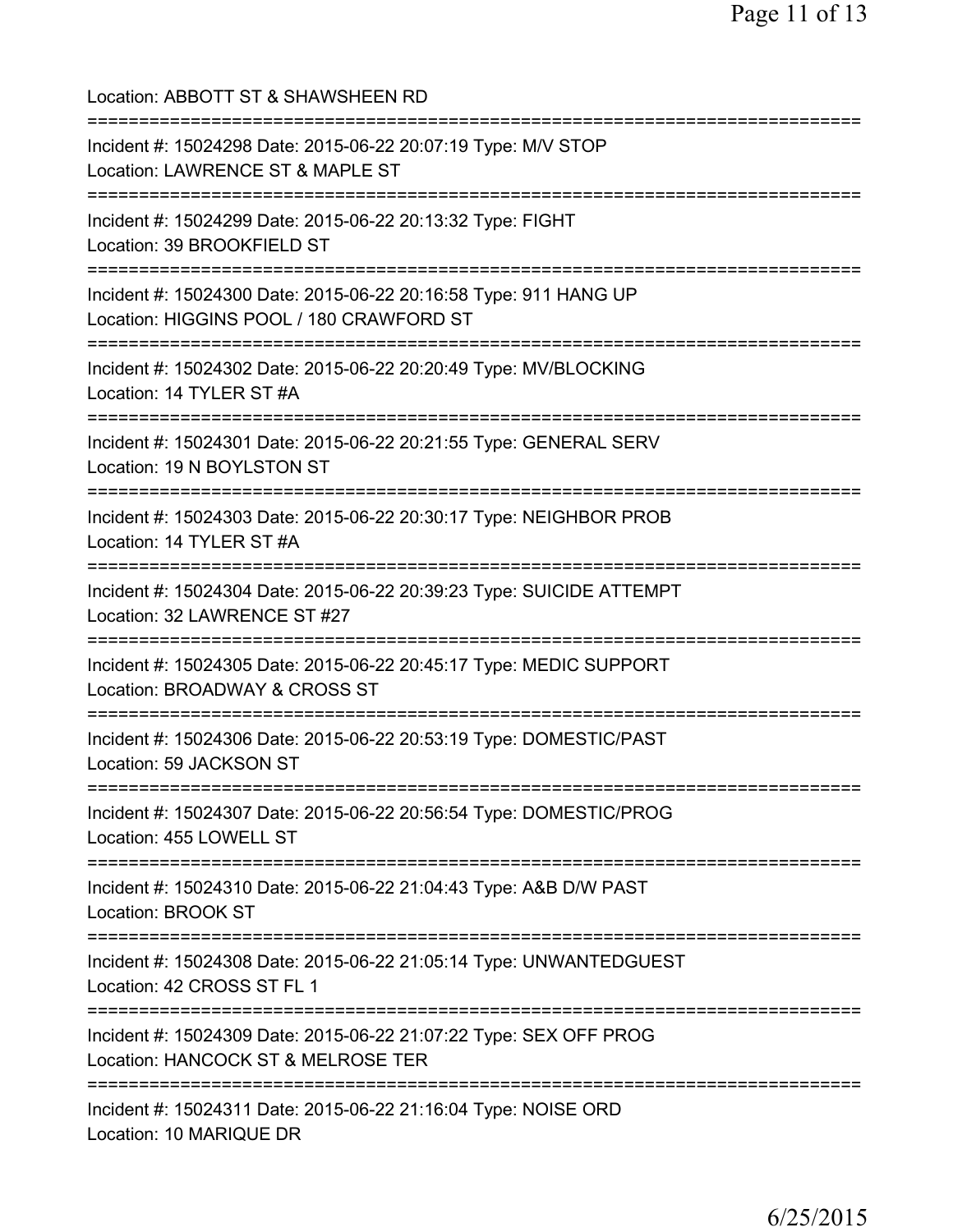| Incident #: 15024312 Date: 2015-06-22 21:36:34 Type: NOISE ORD<br>Location: ELM ST & UNION ST                                    |
|----------------------------------------------------------------------------------------------------------------------------------|
| Incident #: 15024313 Date: 2015-06-22 21:38:16 Type: M/V STOP<br>Location: BROADWAY & CEDAR ST                                   |
| Incident #: 15024315 Date: 2015-06-22 21:49:44 Type: AUTO ACC/PI<br>Location: 255 BRUCE ST                                       |
| Incident #: 15024314 Date: 2015-06-22 21:50:54 Type: M/V STOP<br>Location: 205 BROADWAY                                          |
| Incident #: 15024316 Date: 2015-06-22 21:51:43 Type: A&B PAST<br>Location: 39 BROOKFIELD ST                                      |
| Incident #: 15024317 Date: 2015-06-22 21:57:11 Type: M/V STOP<br>Location: HAVERHILL ST & ROYAL ST                               |
| Incident #: 15024318 Date: 2015-06-22 22:12:33 Type: ALARM/BURG<br>Location: ESPERANZA ACADEMY / 198 GARDEN ST                   |
| Incident #: 15024319 Date: 2015-06-22 22:16:17 Type: GENERAL SERV<br>Location: 30 TRNITY ST                                      |
| Incident #: 15024320 Date: 2015-06-22 22:34:35 Type: DRUG VIO<br>Location: 303 PROSPECT ST                                       |
| Incident #: 15024321 Date: 2015-06-22 22:37:56 Type: M/V STOP<br>Location: 272 S UNION ST<br>=================================== |
| Incident #: 15024322 Date: 2015-06-22 23:02:30 Type: M/V STOP<br>Location: 11 CAMBRIDGE ST                                       |
| Incident #: 15024323 Date: 2015-06-22 23:28:48 Type: M/V STOP<br>Location: BERKELEY ST & E HAVERHILL ST                          |
| Incident #: 15024324 Date: 2015-06-22 23:43:46 Type: M/V STOP<br>Location: 202 FARNHAM ST                                        |
|                                                                                                                                  |

498 record(s)